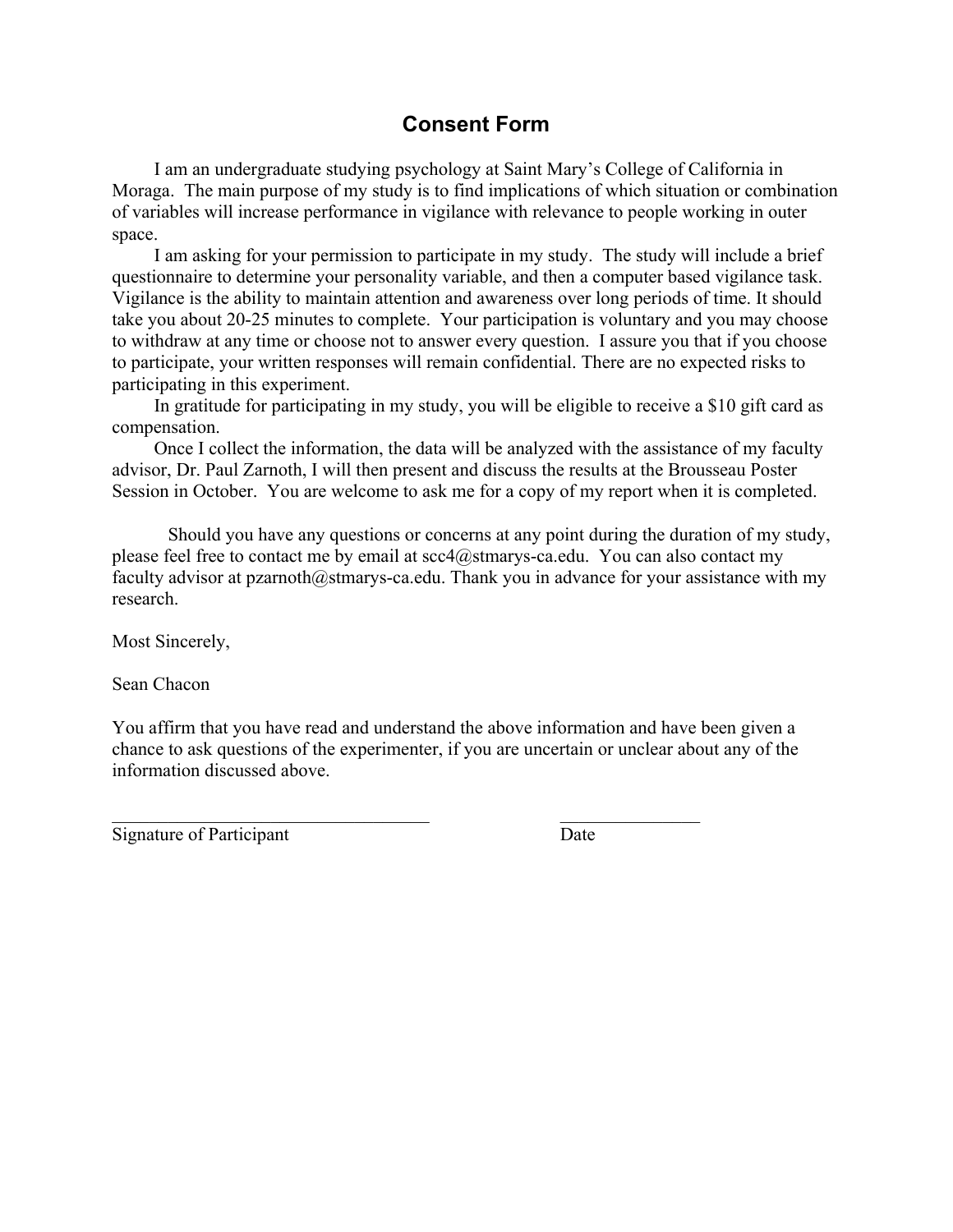# **NEO Personality Inventory**

#### Instructions

Write only where indicated in this packet. Carefully read all of the instructions before beginning. this questionnaire contains 15 statements. Read each statement carefully. For each statement circle the number with the response that best represents your opinion. Make sure that your answer is correct.

| Circle 1 | if you <i>strongly disagree</i> or the statement is definitely false.                                               |
|----------|---------------------------------------------------------------------------------------------------------------------|
| Circle 2 | if you <i>disagree</i> or the statement is mostly false.                                                            |
| Circle 3 | if you are <i>neutral</i> on the statement, you cannot decide, or the statement is<br>about equally true and false. |
| Circle 4 | if you <i>agree</i> or the statement is mostly true.                                                                |
| Circle 5 | if you <i>strongly agree</i> or the statement is definitely true.                                                   |

Circle only one response for each statement. Respond to all of the statements, making sure that you circle the correct response.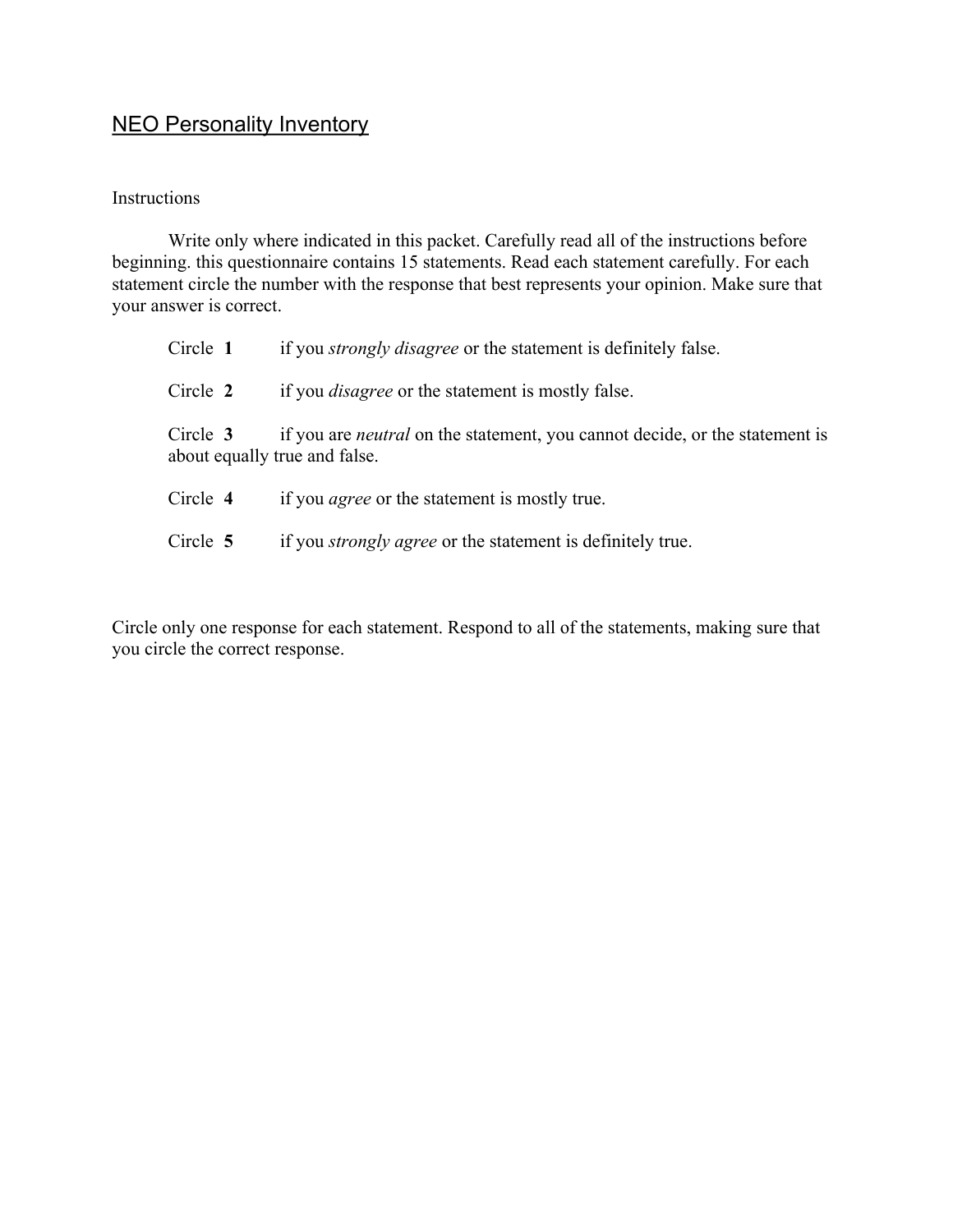1. I like to have a lot of people around me.

1 2 3 4 5

2. I laugh easily.

1 2 3 4 5

3. I'm pretty good about pacing myself so as to get things done on time.

1 2 3 4 5

4. I don't consider myself especially "light-hearted".

1 2 3 4 5

5. I often try new and foreign foods.

1 2 3 4 5

6. I really enjoy talking to people.

1 2 3 4 5

7. I like to be where the action is.

1 2 3 4 5

8. I usually prefer to do things alone.

1 2 3 4 5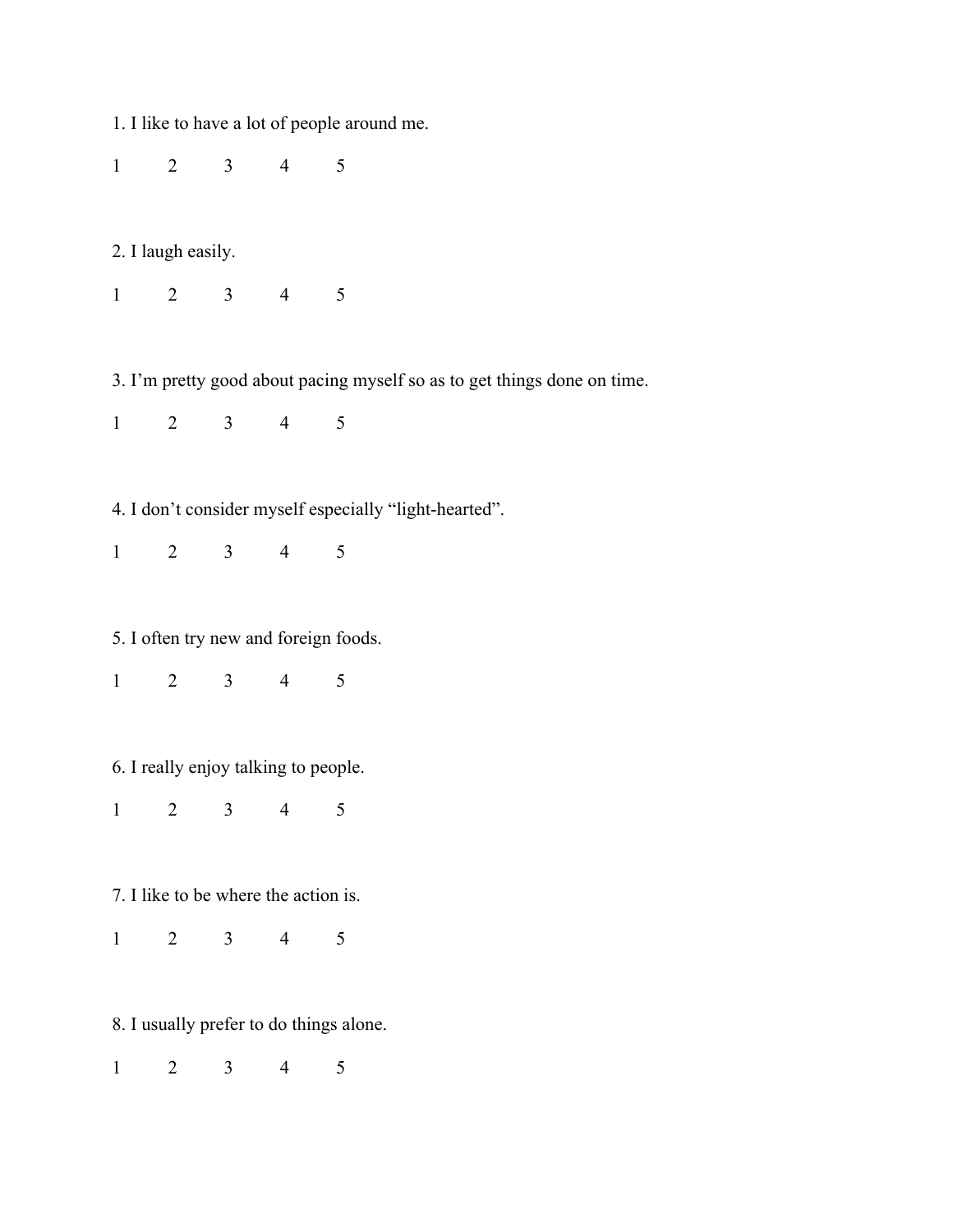9. I often feel as if I'm bursting with energy.

1 2 3 4 5

10. I am a cheerful, high-spirited person.

1 2 3 4 5

11. Once I find the right way to do something, I stick with it.

1 2 3 4 5

12. I am not a cheerful optimist.

1 2 3 4 5

13. My life is fast-paced.

1 2 3 4 5

14. I am a very active person.

1 2 3 4 5

15. I would rather go my own way than be a leader of others.

1 2 3 4 5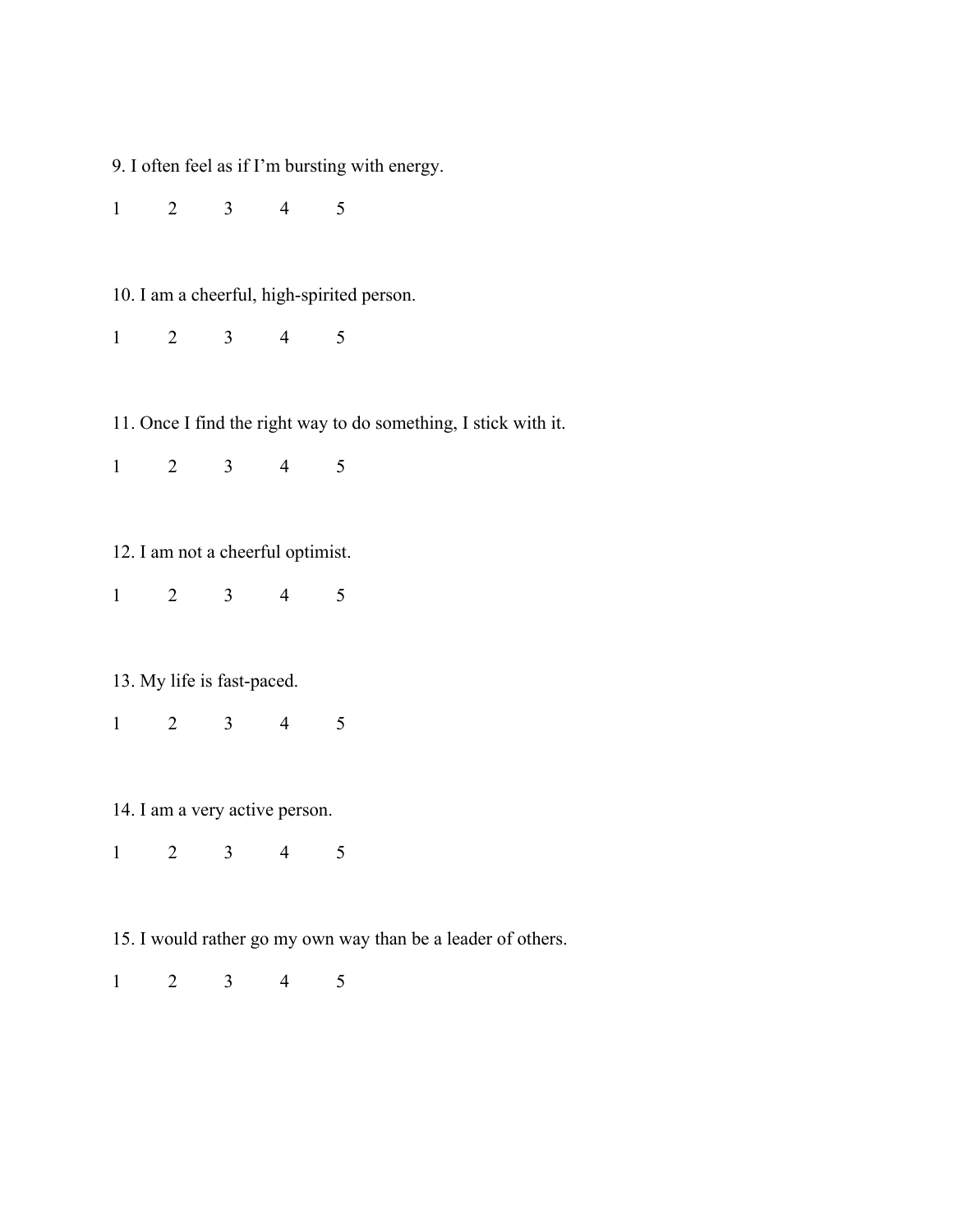### **Debriefing Form**

The title of my study is "Vigilant Attention, Extraversion/Introversion, and their Implications for Astronaut Selection". The main purpose of my study is to find implications of which situation or combination of variables will increase performance in vigilance. Vigilance is the ability to maintain attention and awareness over long periods of time. As more people start entering the cosmic space, it will be important to inform people about the human capacity for vigilant attention and recommendations for preparing for situations or jobs in space that require intense focus. The variables in this study include frequency of stimuli, repeated measures, level of extraversion/introversion, and working alone or not. The variables being measured will be accuracy and reaction time. My hypothesis is that participants with a higher level of introversion will perform better on the vigilance task when working alone than participants of high extraversion working alone. Because extraverts thrive with more stimulation, I predict that they will do better than introverts when another person is present, because it raises the level of stimulation.

The data of this experiment will be analyzed with the assistance of my faculty advisor, Dr. Paul Zarnoth, and the results will be presented and discussed at the Brousseau Poster Session in October. You are welcome to ask me for a copy of my report when it is completed. It would be greatly appreciated and beneficial to my research if you refrain from discussing the purpose or nature of my study with others.

Should you have any questions or concerns, please feel free to contact me by email at scc4@stmarys-ca.edu. You can also contact my faculty advisor at pzarnoth@stmarys-ca.edu. Thank you for your assistance with my research.